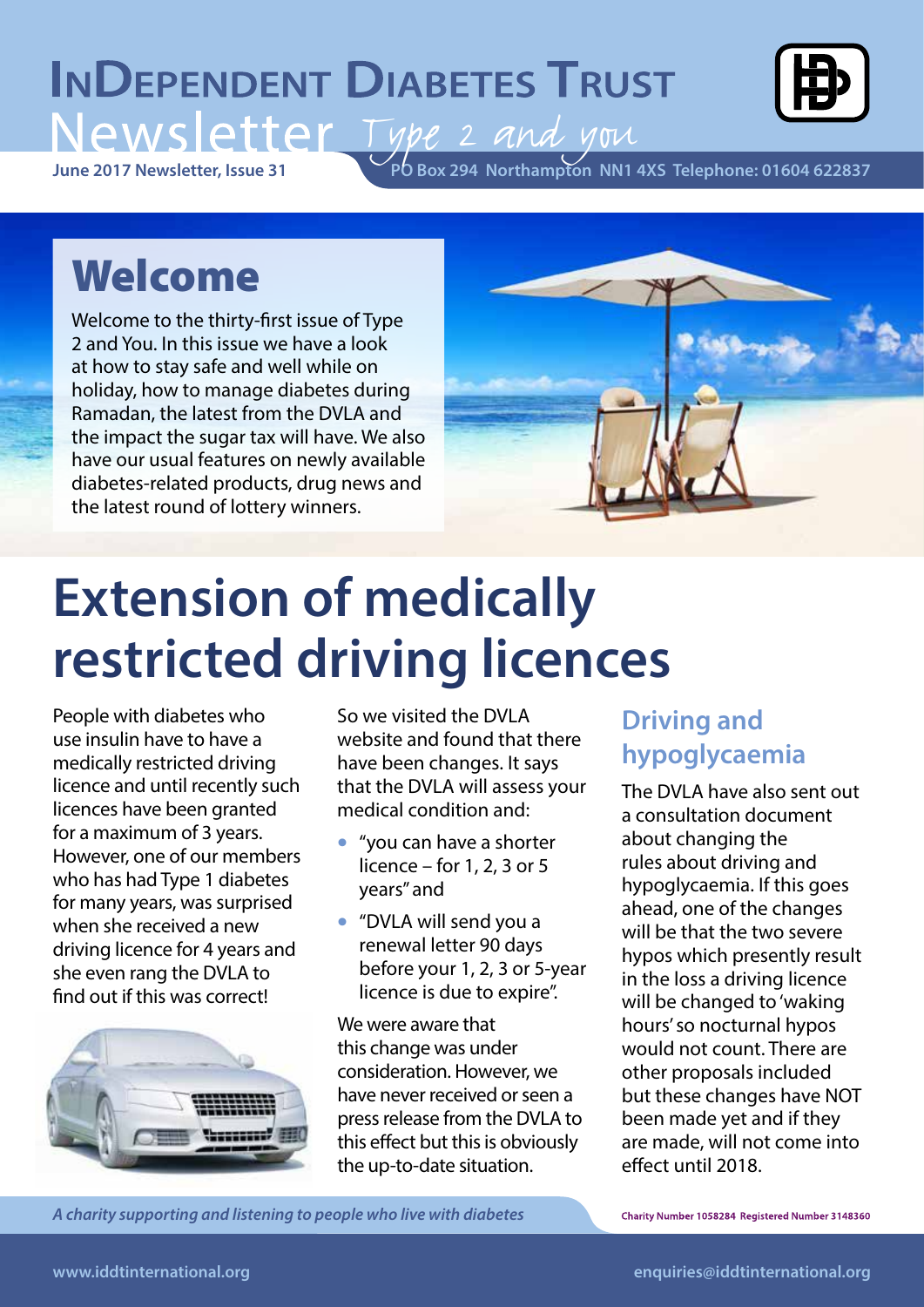# **Public Health England sugar reduction**

On March 30th 2017, Public Health England announced the guidelines for the food industry to reduce the amount of sugar children consume through everyday foods that contribute the most to sugar intake. The aim is to reduce sugar content by 5% by August 2017 and overall by 20% by 2020.

The guidelines include the recommended sugar limits for 9 food groups which are:

- breakfast cereals
- ice creams, lollies and sorbets
- confectionery (chocolate and sweets)
- sweet spreads, which are sub-categorised into:
- chocolate spread
- dessert toppings and sauces
- fruit spreads

The 3 approaches the food industry can take to reduce sugar content are:

• reformulating products to lower the levels of sugar

present,

- reducing the portion size, and/or the number of calories in single-serve products,
- shifting consumer purchasing towards lower or no added sugar products.

For example, the Brecks Company, the makers of Honey Monster Puffs have reformulated them to have 25% less sugar from March 2017.

#### **People with diabetes need to be aware!**

The reduction of the amount of sugar in sugary drinks and in the 9 categories of food where the government is advising the sugar reduction has implications for people with diabetes who use such drinks and food to treat hypoglycaemia. The changes in the reformulated food and drink mean that people may not be receiving as much

sugar as they have done in the past.

Many soft drinks are likely to be reformulated to contain less sugar which has implications for people who use such drinks to treat a hypo. IDDT has been contacted by the manufacturers of Lucozade to say that they are bringing out their newly formulated version with less sugar in April 2017. However, they also say that both the higher sugar version and the 10% lower version will be on sale at the same time - until stocks of the original are all sold.

This adds to the confusion and makes it even more important that you check the labels to know the sugar content. It is also likely to happen as other products are reformulated, so the golden rule is to ALWAYS check the label of drinks you use to treat hypoglycaemia.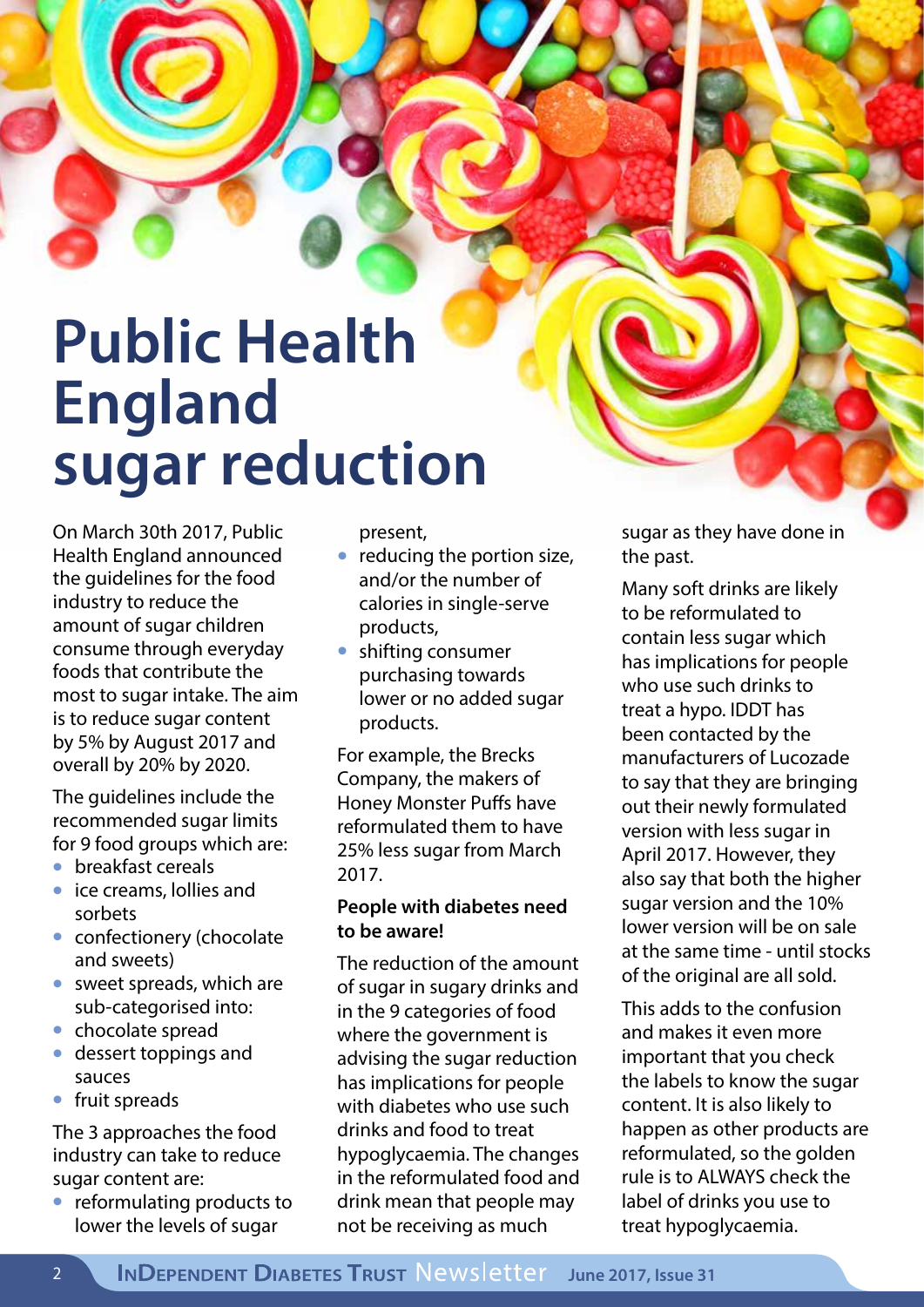

**Ramadan is based on the ninth month of the lunar calendar, so this year it is expected that the fast of Ramadan 2017 will start on Saturday, the 27th of May and will continue for 30 days until Sunday, the 25th of June. During this month it is expected that Muslims who participate will abstain from food, water, beverages, smoking, oral drugs and sexual intercourse from sunrise to sunset.** 

**Ramadan moves forward each year by about 11 days which means the length of fasting is greater at certain times of year than others. The length of fasting has special consequences for people with diabetes, especially those taking insulin and the risk of complications increases with longer periods of fasting.**

**People with diabetes may be exempted from**  **fasting but the majority of people with diabetes do fast so run increased risks of adverse health effects, such as hypoglycaemia, hyperglycaemia, diabetic ketoacidosis and dehydration. Most of these are as a result of a reduction of food and fluid intake and the timing of meals.** 

**There are no evidence-based guidelines for safe fasting, so people have to rely on expert advice from doctors and their personal experiences. However, a study in people with Type 1 and Type 2 diabetes carried out in Pakistan, has shown that with active glucose monitoring, alteration of drug dosage and timing, dietary counselling and patient education, the majority of patients did not have any serious acute complications during Ramadan.** 

**In addition, researchers have quoted an observational study which showed people with Type 2 who did not have education about fasting were 4 times more likely to have hypos. Therefore, they recommend that those who do not normally carry out self-monitoring of blood glucose should be provided with meters (Diabetes Medicine, February 2016).**

#### **Recommendations**

**The findings of this and other studies suggest that people with Type 1 and Type 2 diabetes should have an assessment with their diabetes team 1 to 2 months before Ramadan about drug/ insulin adjustments, exercise and awareness of the risks of hypo- and hyperglycaemia. If they are ill during the fasting, then they should seek advice from their diabetes team.**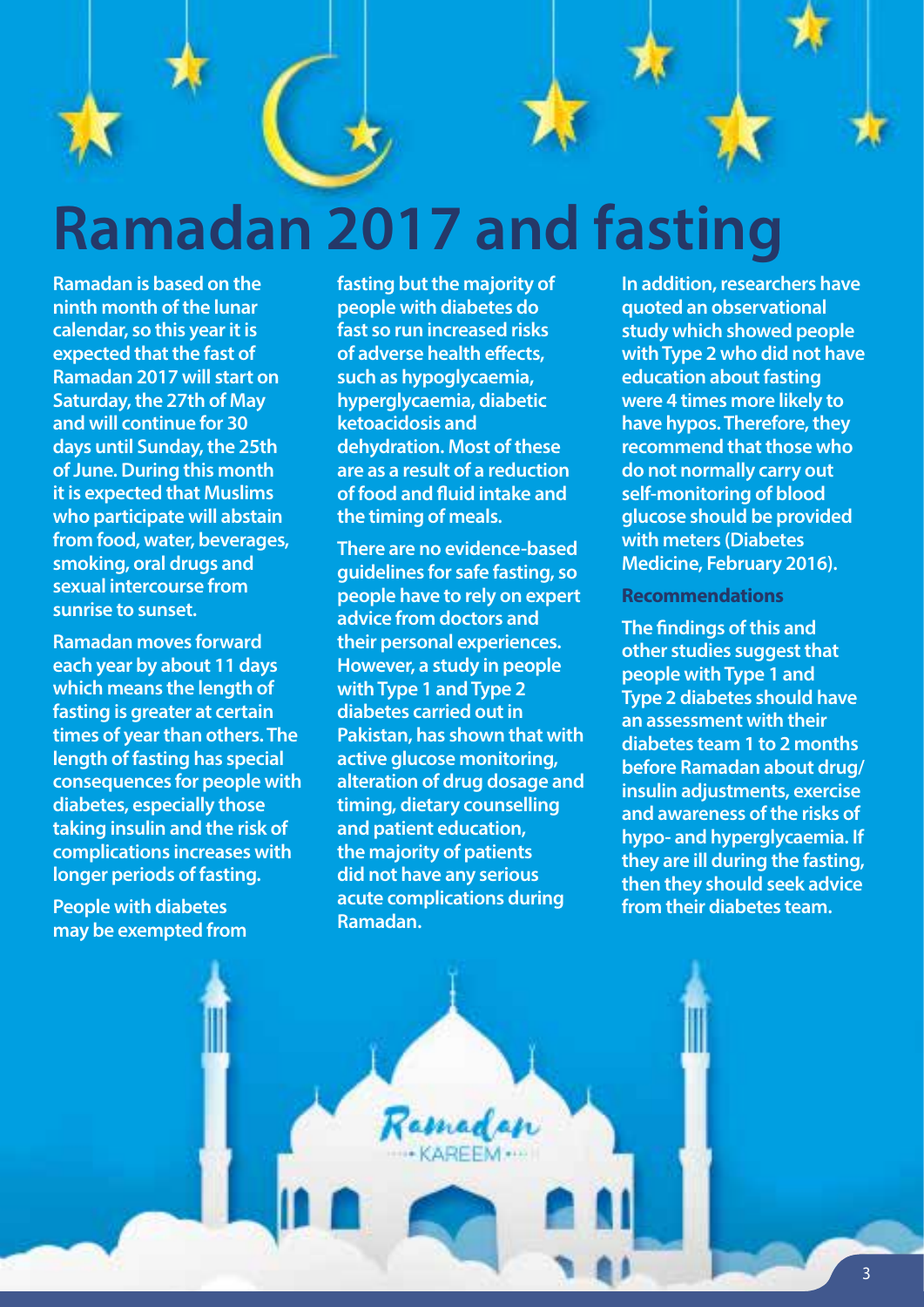# **Holiday Tips**

Whether going on holiday abroad or in this country, it may be the first time you have travelled since your diabetes was diagnosed. In this article we look at some practical tips to help you to plan ahead for your holiday and to stay safe and well while you are there. IDDT has produced a Holiday Pack which gives a lot more information, so if you would like a copy, please get in touch using the contact details at the end of this newsletter.

#### **General Tips**

- Excitement can affect blood glucose levels, so it is important to test regularly and be prepared for some low blood glucose levels.
- Hypos may be unexpected due to changes in routine, in temperatures or in the amount of exercise taken, such as swimming or sightseeing, so always be prepared. It is a good idea to take plenty of glucose tablets with you because they won't melt, leak or become sticky in high temperatures.
- When travelling always wear identification that states you have diabetes, especially if you take insulin, and if possible, gives an emergency telephone number.

## **Precautions when travelling by air**

Insulin should not be packed in your suitcase. This will be placed in the hold where the temperature can be below freezing and this is likely to damage your insulin. Your blood glucose meter should also not be packed in the hold.

- Carry two lots of medication, testing equipment and syringes/ pens and distribute them between two different lots of hand luggage. Luggage does get lost and it could prove difficult to replace your diabetes equipment.
- You should always carry a card to say that you have diabetes. You will need a letter from your GP to explain that you have to carry insulin and other diabetes equipment on board with you. Once you have this letter, it can be used again for future trips. It is a good idea to make several copies of this letter and also have it translated into the language of the country to which you are travelling.
- Always take more medication than you need in case of loss or breakages.

• It is worth remembering that ordering a 'diabetic' meal on flights often means that they are low in carbohydrates, so it is probably not a good idea. On long journeys it is a good idea to have snacks to hand in case there are long periods without meals.

### **Holiday Insurance**

If you have diabetes, travel agents are not the best people to provide holiday insurance. Shop around but always declare your diabetes and any other medical conditions, otherwise you may not be covered if anything goes wrong and you need to use the insurance. If you are going on holiday in Europe, remember to take your European Health Insurance card (EHIC) and proof of being a UK resident eg driving licence. The EHIC is available at the Post Office or online at http://www. applyehic.org/applynow. html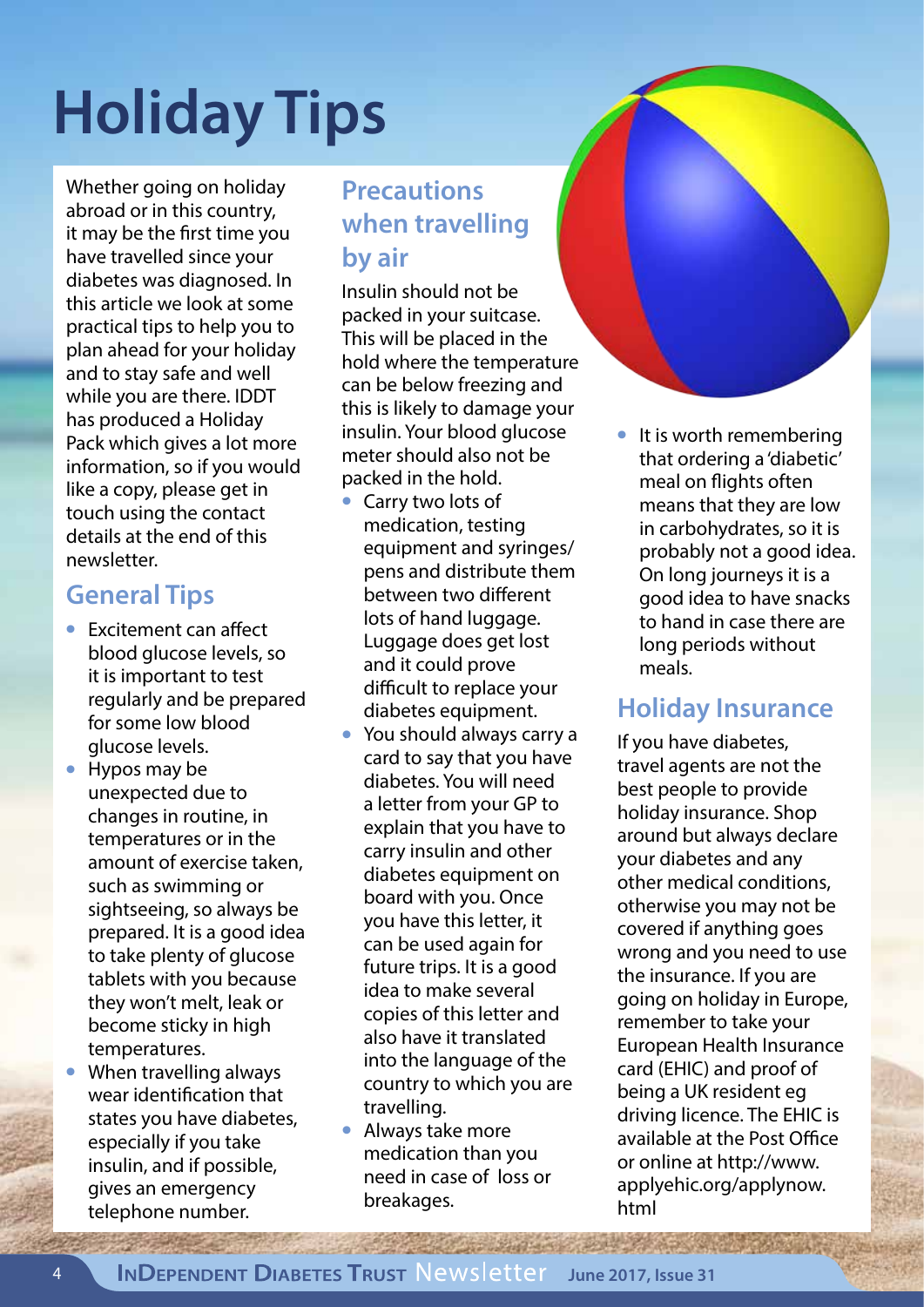## **The Golden Rules with or without diabetes**

- 1. Obtain comprehensive travel insurance, and read the small print.
- 2. Research your destination know the local laws and customs.
- 3. Tell someone where you are going and leave them emergency contact details.
- 4. Take enough money and have access to emergency supplies.

### **Useful Resources**

**The Foreign and Commonwealth Office:** www.fco.gov.uk Tel 020 7088 1500. This office can help Britons abroad through its embassies, high commissions and consulates. Consular assistance is available in various circumstances such as hospitalisation or when some serious crimes against British people have been committed.

**European Health Insurance Card [EHIC]:**  www.ehic.org.uk Tel 0845 605 0707

**National Travel Health Network and Centre:** www.nathnac.org

### **Diabetic holiday foot syndrome**

Research has shown that there is a greater risk of foot ulceration that can lead to serious complications during holidays, especially those taken in hot countries, hence the name 'Diabetic holiday foot syndrome'. Among 435 people studied, 17 experienced foot lesions during foreign holidays, 10 of whom reported a foot lesion for the first time. The people with holiday foot damage were a younger

age, mainly male and their diabetes was of shorter duration.

#### **The causes of diabetic holiday foot syndrome were:**

- direct injury
- unaccustomed exercise
- walking barefoot on the beach or in the sea
- burns from walking barefoot on hot pavements
- wearing inappropriate inflexible bathing shoes.

#### **Finally - coping with diabetes and the heat of summer**

- Drink plenty of water as dehydration can raise blood glucose levels.
- Sunburn can raise blood glucose levels, so avoid spending long hours in the sun and wear sunscreen of at least 30 SPF and people with pale skin should use 50 SPF.
- In very hot weather insulin is absorbed more quickly, so test regularly to avoid hypos.

**Perhaps worth remembering... It is a holiday, so enjoy it!**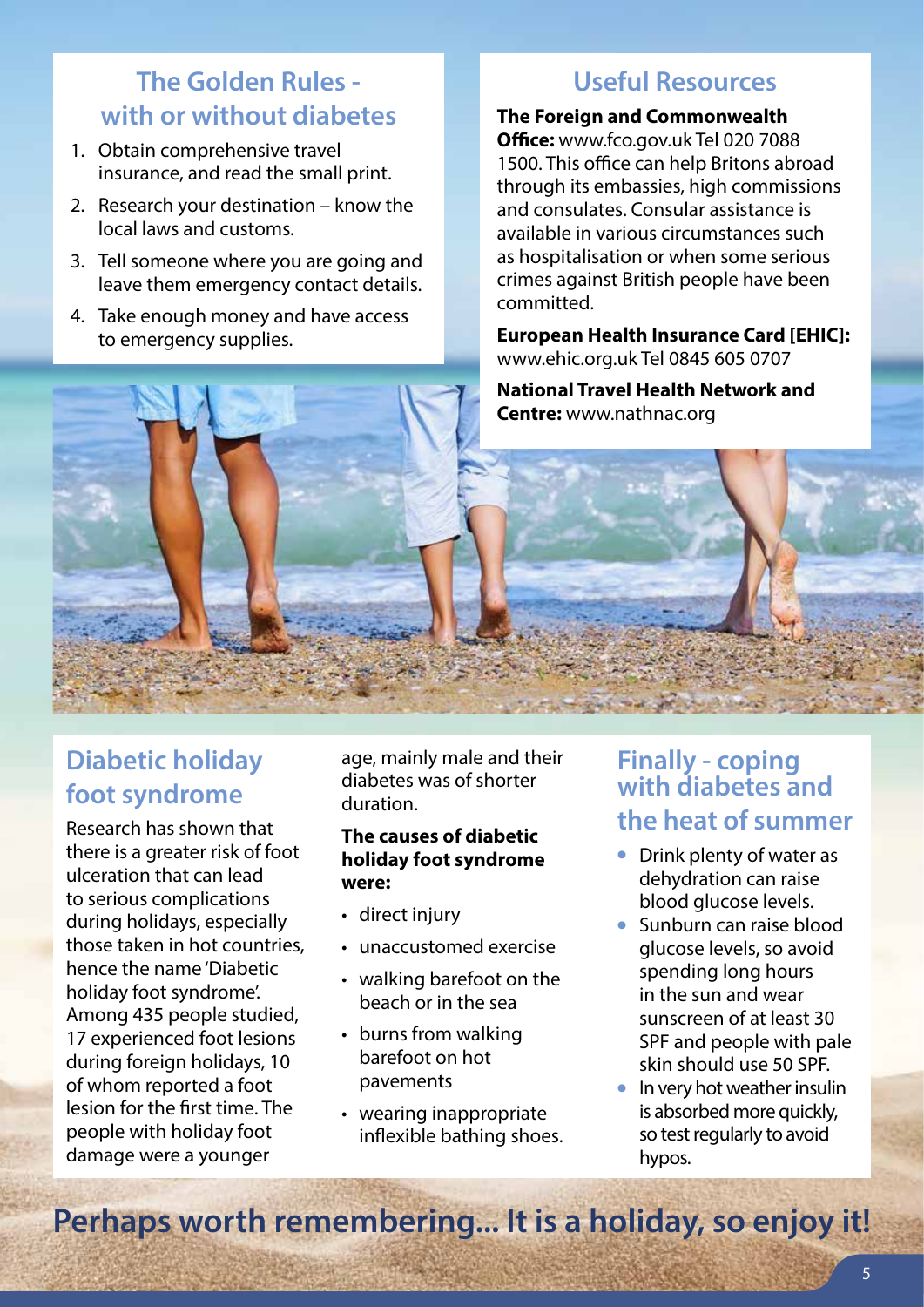# **Research and Medicine News**

## **Some Quick Picks…**

- A new study shows that treatment with the diabetes drug metformin could improve the mortality of older, healthy men with type 2 diabetes. The drug, a first-line treatment for Type 2, could also lower the risk of several diseases such as cancer, according to US scientists. Metformin could also prevent depression, dementia and cardiovascular disease but the effects were shown to vary according to individual level of risk.
- Pioglitazone has been shown to have a protective factor against dementia in people with diabetes. The risk of dementia is lower in long-term and high-dose

users compared to people who do not take the drug.

• The European Medicines Agency (EMA) has issued a warning about a potential increased risk of lower limb amputation (mostly affecting the toes) in people taking the SGLT-2 inhibitors canagliflozin (Invokana), dapagliflozin (Forxiga) and empagliflozin (Jardiance). People taking these medicines are reminded to check their feet regularly and follow their health professionals' advice on routine, preventative foot care. You could also ask IDDT for a copy of their booklet "Diabetes-Looking after Your Feet". People are also advised to seek medical support as a matter of urgency if

they notice any wounds, discoloration or if their feet are tender or painful.

- Ironically, in another study, canaglifozin (Invokana) has also been shown to reduce blood pressure and to improve some other cardiovascular conditions.
- Finally, a study has compared GLP-1A medicines, such as Byetta and Victoza among others, to DPP-4I medicines, such as Trajenta and Januvia. It found that the GLP-1A medicines decreased risks of cardiovascular disease and severe hypoglycaemia, whereas DPP-4I medicines showed no such impact on cardiovascular disease but did show increased risks of acute pancreatitis and hypoglycemia.

# **IDDT 14-Mile Challenge Information**

The fourth annual IDDT 14- Mile Challenge takes place on Saturday, Sept 7th, 2017, and will see fundraisers walk, run or cycle their way along the Brampton Valley Way from Northampton to Market Harborough, in Leicestershire.

The Brampton Valley Way is a linear park surrounded by rolling countryside, with two tunnels.

Participants will be meeting

outside the Windhover pub, in Chapel Brampton, NN6 8AA, which is very close to the starting line, from 9.30am and leaving at 10am.

The finishing line is close to the Cinnamon Lounge restaurant, in Northampton Road, Market Harborough, LE16 9HD.

To register, sponsor or for more information, contact organiser Oliver Jelley by emailing oliver.jelley@ojpr. co.uk or by calling 07803 003811.

**Remember!** Exercise is not just for the young. For more information, contact IDDT and ask for our booklet "Exercise and Diabetes".

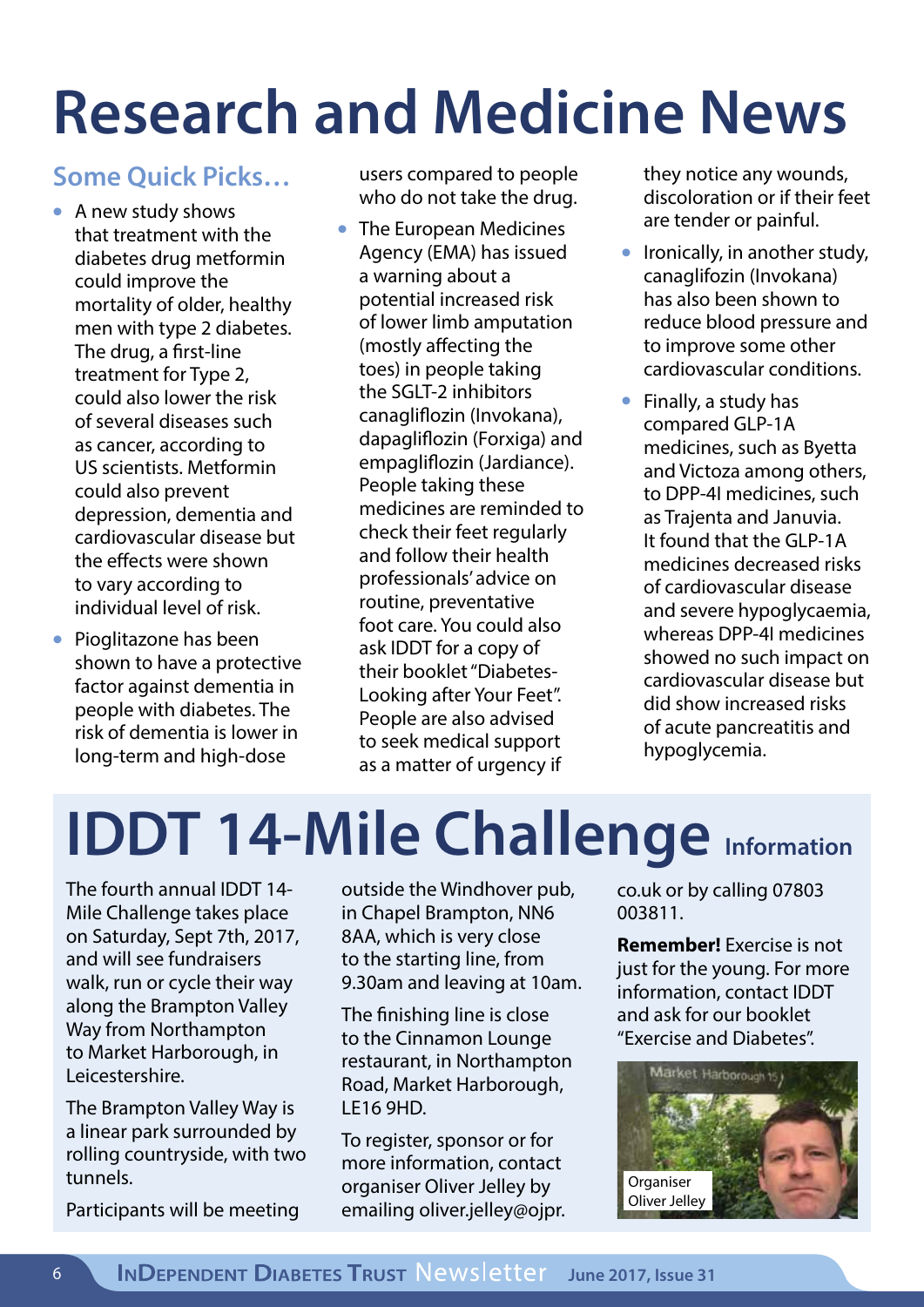# **Ways you can look after your feet**

**While correct professional help at the right time is essential for the care of your feet, there are ways to take care of them at home to help you to prevent problems arising. Here are just some ways that can be useful.**

### Diabetes - Friendly Socks

Our Comfort Socks have been developed for use by people with diabetes, vascular disorders and other circulatory problems. No elastic is used in the top of the sock, relying only on the gentle control of the rib for support. We also produce a Fuller Fitting Longer Sock for people who find it difficult to wear ordinary socks. These are made with a large circumference top and

are suitable for people who may be suffering from oedema, for example.

Both socks come in a range of sizes

- The Comfort Sock comes in small [4-7], medium [6 1/2-8 1/2], large [9-11] and x-large [11-13].
- The Fuller Fitting Sock comes in small [4-7], medium [61/2-81/2], large [9-12].

Both are manufactured as a unisex sock from a high quality cotton blend. They both come in a range of colours - grey, navy, white, black and beige.

The Comfort Socks retail at £8, the Fuller Fitting at £12 per pair including p&p and can be purchased from our website shop, http://www.iddt.org/shop or by phoning IDDT on 01604 622837.





#### neuropad®



neuropad® can detect early complications of the feet which can lead to foot ulcers and even amputation. The test is completely painless and is an early warning system for your feet. Diabetes can result in the sweat glands not producing enough moisture, leading to dry and cracked feet.





A neuropad® is stuck to the sole of each foot like a small sticking plaster and left in place for 10 minutes. The pad is blue to start with and should turn pink in the presence of moisture from sweating. If the neuropad® patch stays blue, or if it turns a patchy blue/pink, this indicates that you may have some level of diabetic peripheral neuropathy and your sweat glands are not working properly.

Two test pads cost £14.99 and can be purchased from our website shop, http://www.iddt. org/shop or by phoning IDDT on 01604 622837.